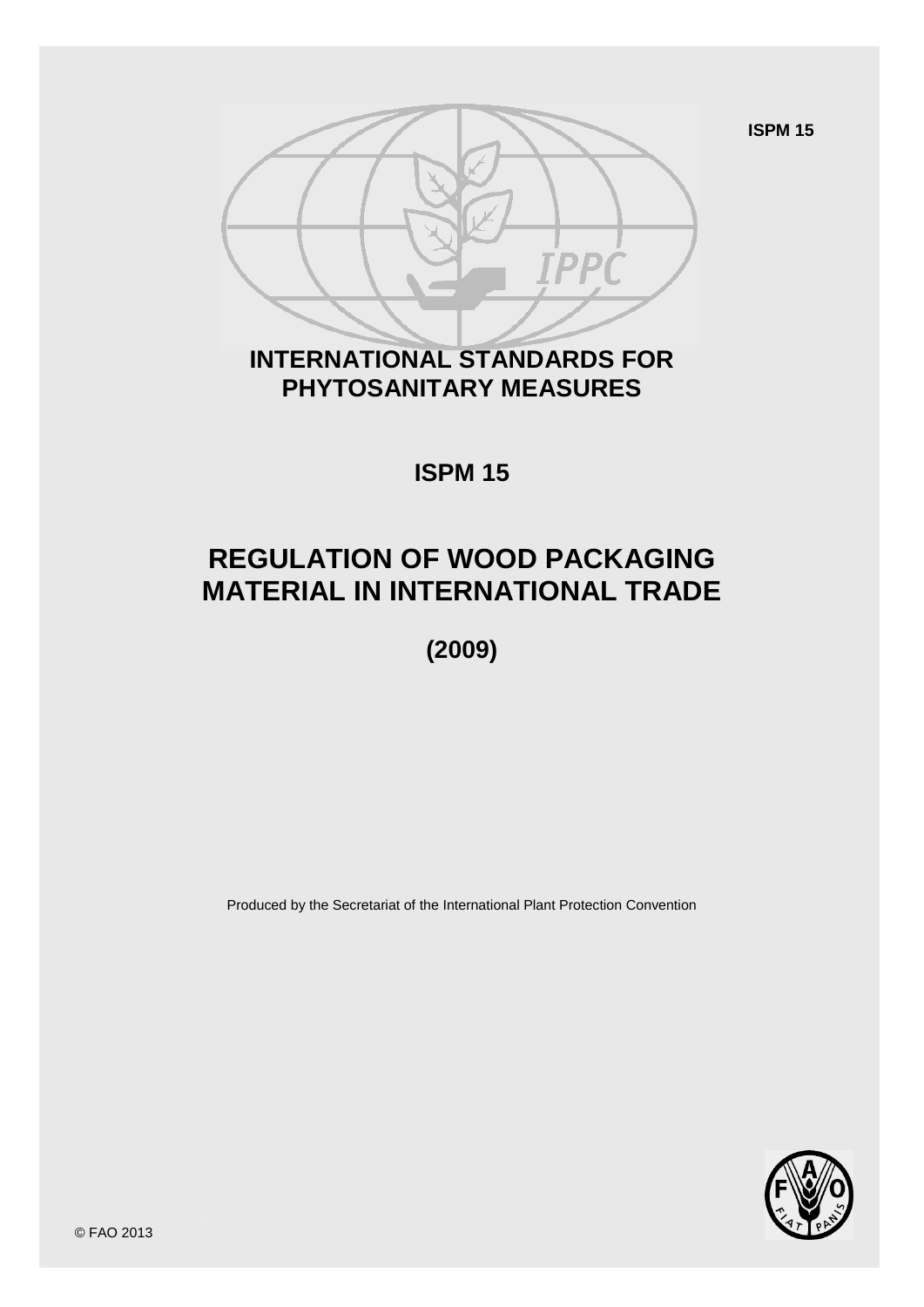#### **Publication history**

*This is not an official part of the standard* 1999-10 ICPM-2 added topic *Wood packing* (1999-001) 2000-06 ad-hoc EWG developed draft text 2001-02 EWG developed draft text 2001-05 ISC-3 revised draft text and approved for MC 2001-06 Sent for MC 2001-11 ISC-4 revised draft text for adoption 2002-03 ICPM-4 adopted standard **ISPM 15**. 2002. *Guidelines for regulating wood packaging material in international trade*. Rome, IPPC, FAO.

2005-03 TPFQ revised Annex 1 *Methyl bromide fumigation schedule* (2005-011) 2005-05 SC revised Annex1 and approved for MC 2005-06 Sent for MC under fast-track process 2005-11 SC revised Annex 1 for adoption 2006-04 CPM-1 adopted revised Annex 1 **ISPM 15**. 2006. *Guidelines for regulating wood packaging material in international trade*. Rome, IPPC, FAO.

2006-04 CPM-1 added topic *Revision of ISPM No. 15* (2006-036) 2006-05 SC approved Specification 31 *Revision of ISPM No. 15* 2007-07 TPFQ revised standard 2008-05 SC revised and approved for MC 2008-06 Sent for MC 2008-11 SC revised standard for adoption 2009-03 CPM-4 adopted revised standard **ISPM 15**. 2009. *Regulation of wood packaging material in international trade*. Rome, IPPC, FAO.

2009-06 TPFQ revised Annex 1 to ISPM 15 2010-09 TPFQ revised Annex 1 to ISPM 15 considering dielectric heat and

sulfuryl fluoride treatments

2011-05 SC approved revision of Annex 1 to ISPM 15 to go for MC

2012-11 SC revised standard for adoption

2013-03 CPM-8 adopted revised Annex 1 to ISPM 15 with consequential changes to Annex 2

**ISPM 15**. 2009: **Annex 1**. *Approved treatments associated with wood packaging material* (2013). Rome, IPPC, FAO.

Publication history: Last modified November 2013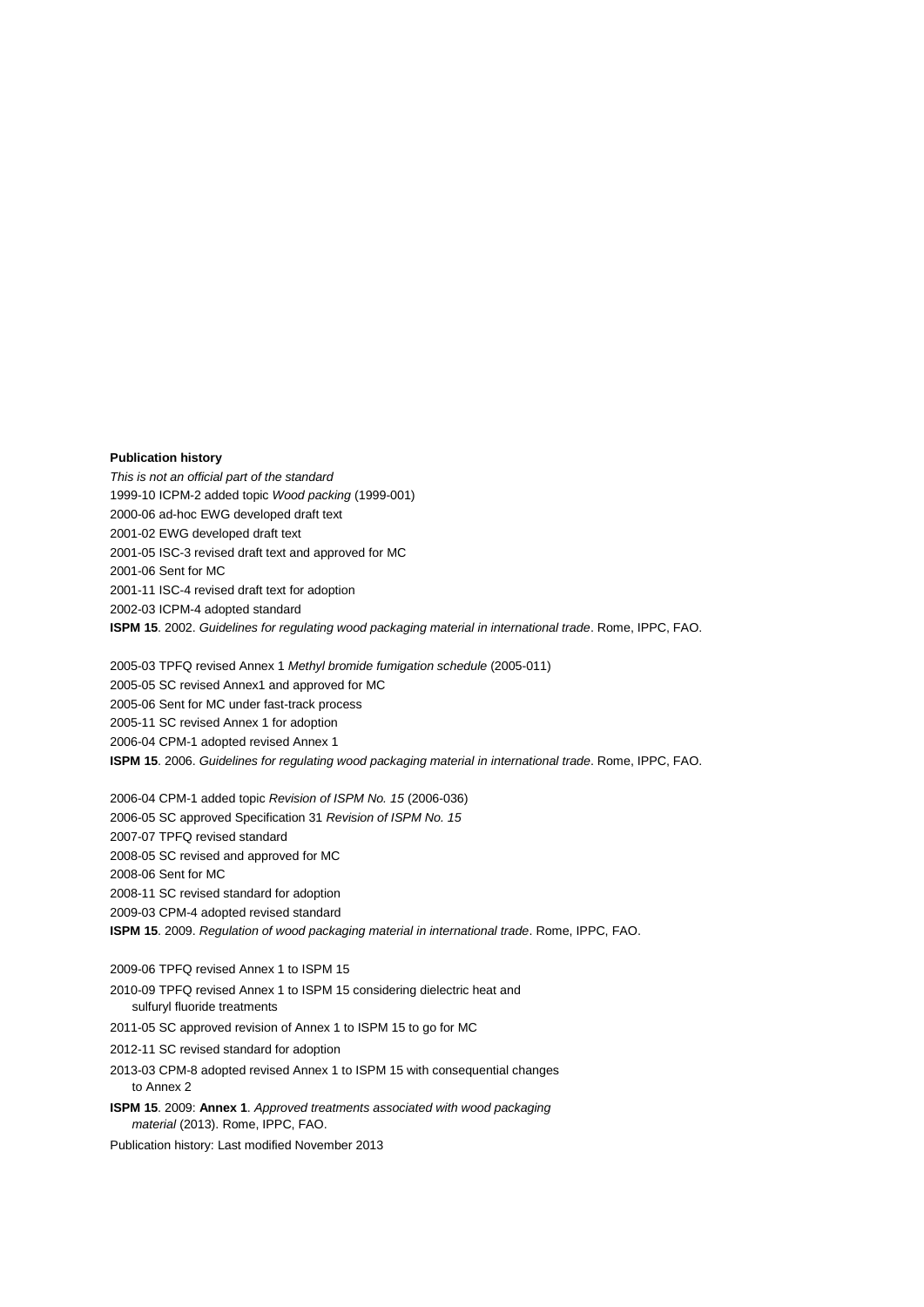## **CONTENTS**

| 1.                                                                       |                                                                                       |                                                                            |  |
|--------------------------------------------------------------------------|---------------------------------------------------------------------------------------|----------------------------------------------------------------------------|--|
| 2.                                                                       |                                                                                       |                                                                            |  |
|                                                                          | 2.1                                                                                   |                                                                            |  |
| 3.                                                                       |                                                                                       |                                                                            |  |
|                                                                          | 3.1                                                                                   |                                                                            |  |
|                                                                          | 3.2                                                                                   |                                                                            |  |
|                                                                          | 3.3                                                                                   |                                                                            |  |
| 4.                                                                       |                                                                                       |                                                                            |  |
|                                                                          | 4.1                                                                                   |                                                                            |  |
|                                                                          | 4.2                                                                                   |                                                                            |  |
|                                                                          | Treatment and marking requirements for wood packaging material that is reused,<br>4.3 |                                                                            |  |
|                                                                          | 4.3.1                                                                                 |                                                                            |  |
|                                                                          | 4.3.2                                                                                 |                                                                            |  |
| 4.3.3                                                                    |                                                                                       |                                                                            |  |
|                                                                          | 4.4                                                                                   |                                                                            |  |
|                                                                          | 4.5                                                                                   |                                                                            |  |
|                                                                          | 4.6                                                                                   |                                                                            |  |
|                                                                          |                                                                                       | ANNEX 1: Approved treatments associated with wood packaging material 15-12 |  |
|                                                                          |                                                                                       |                                                                            |  |
| APPENDIX 1: Examples of methods of secure disposal of non-compliant wood |                                                                                       |                                                                            |  |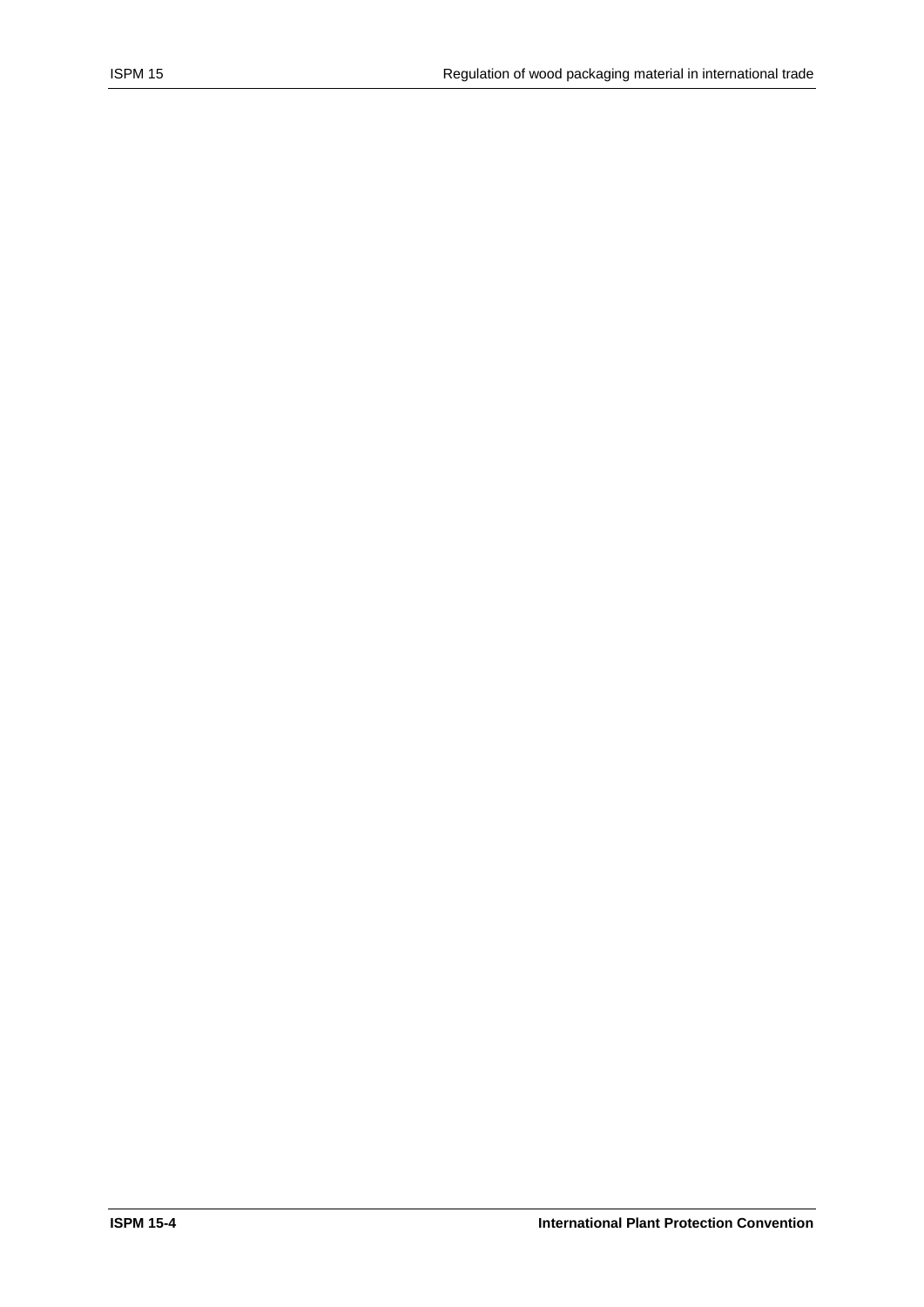## **Adoption**

This standard was first adopted by the Fourth Session of the Interim Commission on Phytosanitary Measures in March 2002 as *Guidelines for regulating wood packaging material in international trade*. Modifications to Annex 1 were adopted by the First Session of the Commission on Phytosanitary Measures in April 2006. The first revision was adopted by the Fourth Session of the Commission on Phytosanitary Measures in March–April 2009 as the present standard, ISPM 15:2009.

Revision to Annex 1 together with associated change in Annex 2, was adopted by the Eighth Session of the Commission on Phytosanitary Measures in April 2013.

## **INTRODUCTION**

#### **Scope**

This standard describes phytosanitary measures that reduce the risk of introduction and spread of quarantine pests associated with the movement in international trade of wood packaging material made from raw wood. Wood packaging material covered by this standard includes dunnage but excludes wood packaging made from wood processed in such a way that it is free from pests (e.g. plywood).

The phytosanitary measures described in this standard are not intended to provide ongoing protection from contaminating pests or other organisms.

#### **Environmental Statement**

Pests associated with wood packaging material are known to have negative impacts on forest health and biodiversity. Implementation of this standard is considered to reduce significantly the spread of pests and subsequently their negative impacts. In the absence of alternative treatments being available for certain situations or to all countries, or the availability of other appropriate packaging materials, methyl bromide treatment is included in this standard. Methyl bromide is known to deplete the ozone layer. An IPPC Recommendation on the *Replacement or reduction of the use of methyl bromide as a phytosanitary measure* (CPM, 2008) has been adopted in relation to this issue. Alternative treatments that are more environmentally friendly are being pursued.

## **References**

- **CPM**. 2008. *Replacement or reduction of the use of methyl bromide as a phytosanitary measure*. IPPC Recommendation. In *Report of the Third Session of the Commission on Phytosanitary Measures, Rome, 7–11 April 2008*, Appendix 6. Rome, IPPC, FAO.
- **IPPC**. 1997. *International Plant Protection Convention*. Rome, IPPC, FAO.
- **ISO 3166-1:2006**. *Codes for the representation of names of countries and their subdivisions – Part 1: Country codes*. Geneva, International Organization for Standardization (available at [http://www.iso.org/iso/country\\_codes/iso\\_3166\\_code\\_lists.htm\)](http://www.iso.org/iso/country_codes/iso_3166_code_lists.htm).

**ISPM 5**. *Glossary of phytosanitary terms*. Rome, IPPC, FAO.

**ISPM 7**. 1997. *Export certification system*. Rome, IPPC, FAO. [revised; now ISPM 7:2011]

**ISPM 13**. 2001. *Guidelines for the notification of non-compliance and emergency action*. Rome, IPPC, FAO.

**ISPM 20**. 2004. *Guidelines for a phytosanitary import regulatory system*. Rome, IPPC, FAO.

**ISPM 23**. 2005. *Guidelines for inspection*. Rome, IPPC, FAO.

**ISPM 25**. 2006. *Consignments in transit*. Rome, IPPC, FAO.

**ISPM 28**. 2007. *Phytosanitary treatments for regulated pests*. Rome, IPPC, FAO.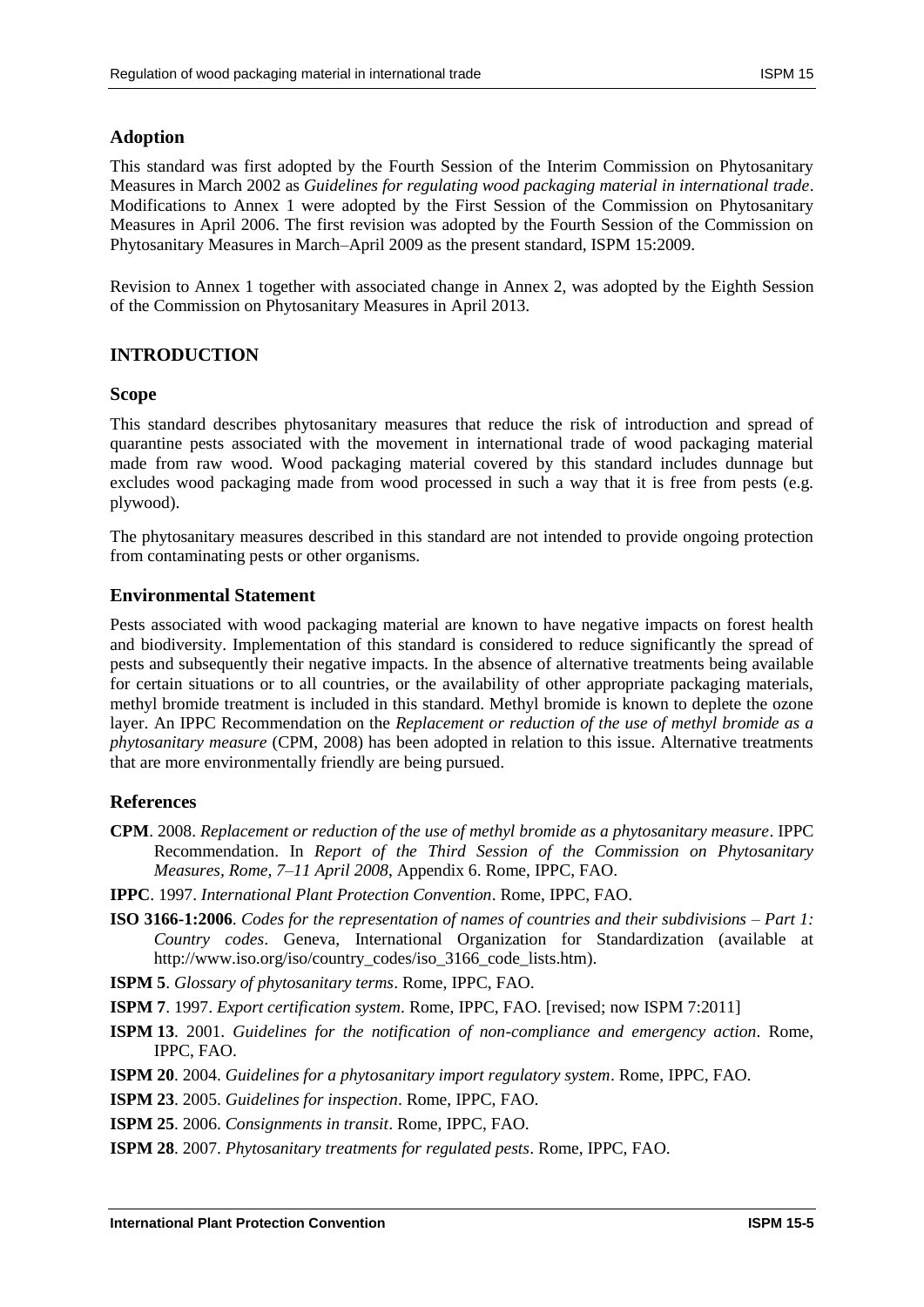**UNEP**. 2000. *Montreal Protocol on Substances that Deplete the Ozone Layer*. Nairobi, Ozone Secretariat, United Nations Environment Programme. ISBN: 92-807-1888-6 [\(http://www.unep.org/ozone/pdfs/Montreal-Protocol2000.pdf\)](http://www.unep.org/ozone/pdfs/Montreal-Protocol2000.pdf).

## **Definitions**

Definitions of phytosanitary terms used in this standard can be found in ISPM 5 (*Glossary of phytosanitary terms*).

## **Outline of Requirements**

Approved phytosanitary measures that significantly reduce the risk of pest introduction and spread via wood packaging material consist of the use of debarked wood (with a specified tolerance for remaining bark) and the application of approved treatments (as prescribed in Annex 1). The application of the recognized mark (as prescribed in Annex 2) ensures that wood packaging material subjected to the approved treatments is readily identifiable. The approved treatments, the mark and its use are described.

The national plant protection organizations (NPPOs) of exporting and importing countries have specific responsibilities. Treatment and application of the mark must always be under the authority of the NPPO. NPPOs that authorize the use of the mark should supervise (or, as a minimum, audit or review) the application of the treatments, use of the mark and its application, as appropriate, by producer/treatment providers and should establish inspection or monitoring and auditing procedures. Specific requirements apply to wood packaging material that is repaired or remanufactured. NPPOs of importing countries should accept the approved phytosanitary measures as the basis for authorizing entry of wood packaging material without further wood packaging material-related phytosanitary import requirements and may verify on import that the requirements of the standard have been met. Where wood packaging material does not comply with the requirements of this standard, NPPOs are also responsible for measures implemented and notification of non-compliance, as appropriate.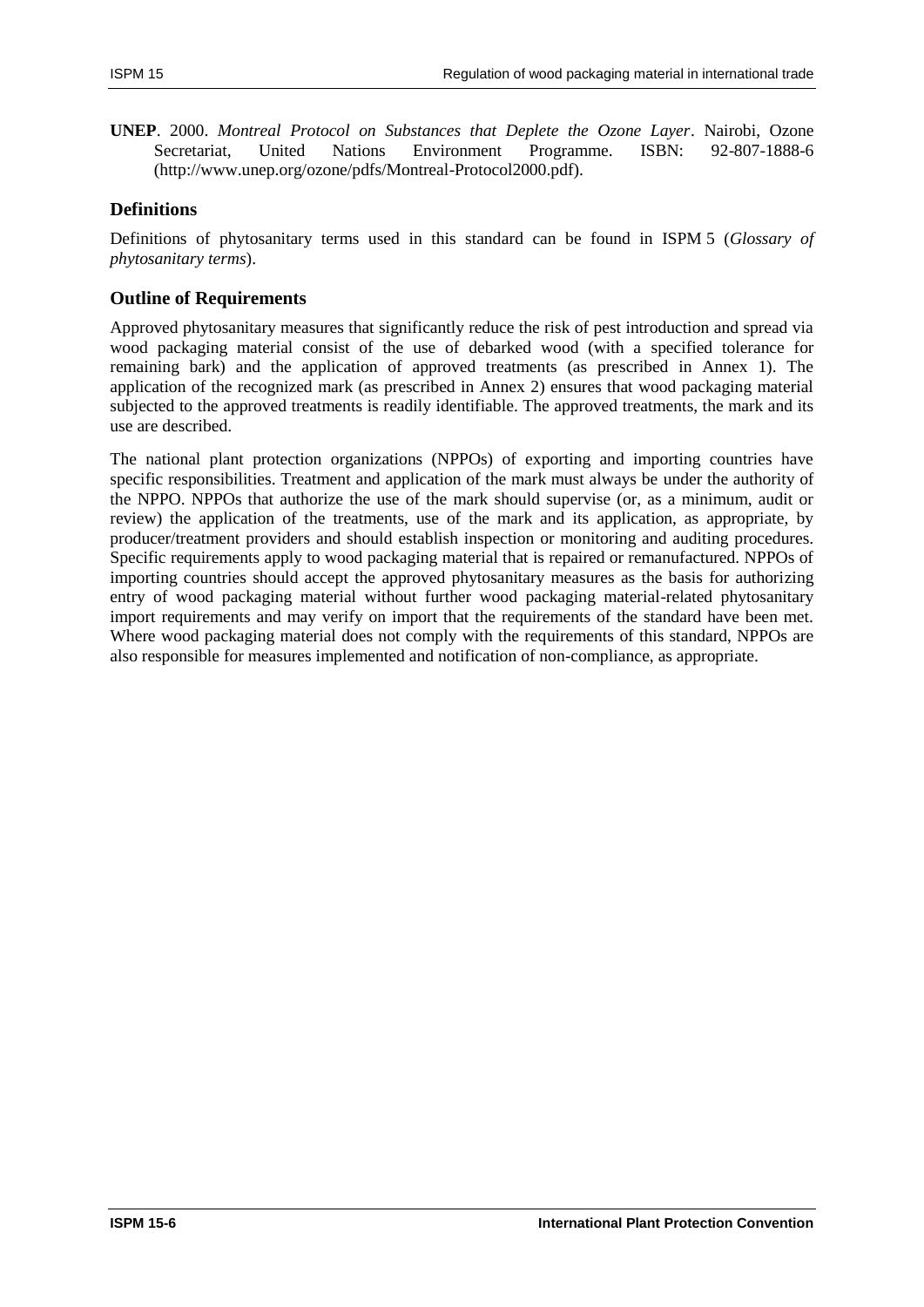## **REQUIREMENTS**

#### **1. Basis for Regulation**

Wood originating from living or dead trees may be infested by pests. Wood packaging material is frequently made of raw wood that may not have undergone sufficient processing or treatment to remove or kill pests and therefore remains a pathway for the introduction and spread of quarantine pests. Dunnage in particular has been shown to present a high risk of introduction and spread of quarantine pests. Furthermore, wood packaging material is very often reused, repaired or remanufactured (as described in section 4.3). The true origin of any piece of wood packaging material is difficult to determine, and thus its phytosanitary status cannot easily be ascertained. Therefore the normal process of undertaking pest risk analysis to determine if measures are necessary, and the strength of such measures, is frequently not possible for wood packaging material. For this reason, this standard describes internationally accepted measures that may be applied to wood packaging material by all countries to reduce significantly the risk of introduction and spread of most quarantine pests that may be associated with that material.

## **2. Regulated Wood Packaging Material**

These guidelines cover all forms of wood packaging material that may serve as a pathway for pests posing a pest risk mainly to living trees. They cover wood packaging material such as crates, boxes, packing cases, dunnage<sup>1</sup>, pallets, cable drums and spools/reels, which can be present in almost any imported consignment, including consignments that would not normally be subject to phytosanitary inspection.

#### **2.1 Exemptions**

 $\overline{\phantom{a}}$ 

The following articles are of sufficiently low risk to be exempted from the provisions of this standard<sup>2</sup>:

- wood packaging material made entirely from thin wood (6 mm or less in thickness)
- wood packaging made wholly of processed wood material, such as plywood, particle board, oriented strand board or veneer that has been created using glue, heat or pressure, or a combination thereof
- barrels for wine and spirit that have been heated during manufacture
- gift boxes for wine, cigars and other commodities made from wood that has been processed and/or manufactured in a way that renders it free of pests
- sawdust, wood shavings and wood wool
- wood components permanently attached to freight vehicles and containers.

## **3. Phytosanitary Measures for Wood Packaging Material**

This standard describes phytosanitary measures (including treatments) that have been approved for wood packaging material and provides for the approval of new or revised treatments.

<sup>&</sup>lt;sup>1</sup> Consignments of wood (i.e. timber/lumber) may be supported by dunnage that is constructed from wood of the same type and quality and that meets the same phytosanitary requirements as the wood in the consignment. In such cases, the dunnage may be considered as part of the consignment and may not be considered as wood packaging material in the context of this standard.

 $2$  Not all types of gift boxes or barrels are constructed in a manner that renders them pest free, and therefore certain types may be considered to be within the scope of this standard. Where appropriate, specific arrangements related to these types of commodities may be established between importing and exporting NPPOs.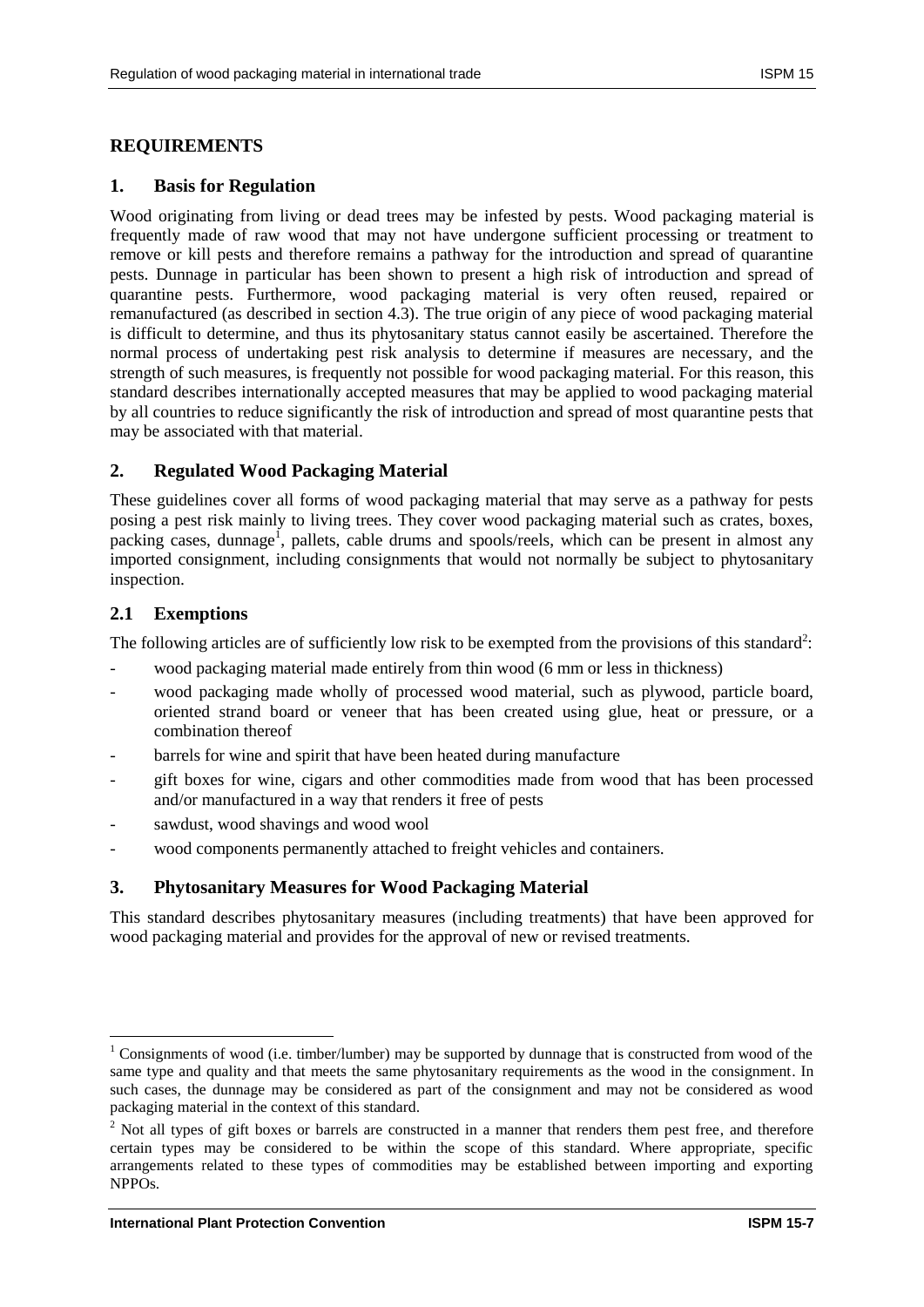## **3.1 Approved phytosanitary measures**

The approved phytosanitary measures described in this standard consist of phytosanitary procedures including treatments and marking of the wood packaging material. The application of the mark renders the use of a phytosanitary certificate unnecessary as it indicates that the internationally accepted phytosanitary measures have been applied. These phytosanitary measures should be accepted by all NPPOs as the basis for authorizing the entry of wood packaging material without further specific requirements. Required phytosanitary measures beyond an approved measure as described in this standard require technical justification.

The treatments described in Annex 1 are considered to be significantly effective against most pests of living trees associated with wood packaging material used in international trade. These treatments are combined with the use of debarked wood for construction of wood packaging, which also acts to reduce the likelihood of reinfestation by pests of living trees. These measures have been adopted based on consideration of:

- the range of pests that may be affected
- the efficacy of the treatment
- the technical and/or commercial feasibility.

There are three main activities involved in the production of approved wood packaging material (including dunnage): treating, manufacturing and marking. These activities can be done by separate entities, or one entity can do several or all of these activities. For ease of reference, this standard refers to producers (those that manufacture the wood packaging material and may apply the mark to appropriately treated wood packaging material) and treatment providers (those that apply the approved treatments and may apply the mark to appropriately treated wood packaging material).

Wood packaging material subjected to the approved measures shall be identified by application of an official mark in accordance with Annex 2. This mark consists of a dedicated symbol used in conjunction with codes identifying the specific country, the responsible producer or treatment provider, and the treatment applied. Hereafter, all components of such a mark are referred to collectively as "the mark". The internationally recognized, non-language-specific mark facilitates identification of treated wood packaging material during inspection prior to export, at the point of entry, or elsewhere. NPPOs should accept the mark as referred to in Annex 2 as the basis for authorizing the entry of wood packaging material without further specific requirements.

Debarked wood must be used for the construction of wood packaging material, in addition to application of one of the adopted treatments specified in Annex 1. A tolerance for remaining bark is specified in Annex 1.

## **3.2 Approval of new or revised treatments**

As new technical information becomes available, existing treatments may be reviewed and modified, and new alternative treatments and/or treatment schedule(s) for wood packaging material may be adopted by the CPM. ISPM 28:2007 provides guidance on the IPPC's process for approval of treatments. If a new treatment or a revised treatment schedule is adopted for wood packaging material and incorporated into this ISPM, material already treated under the previous treatment and/or schedule does not need to be re-treated or re-marked.

## **3.3 Alternative bilateral arrangements**

NPPOs may accept measures other than those listed in Annex 1 by bilateral arrangement with their trading partners. In such cases, the mark shown in Annex 2 must not be used unless all requirements of this standard have been met.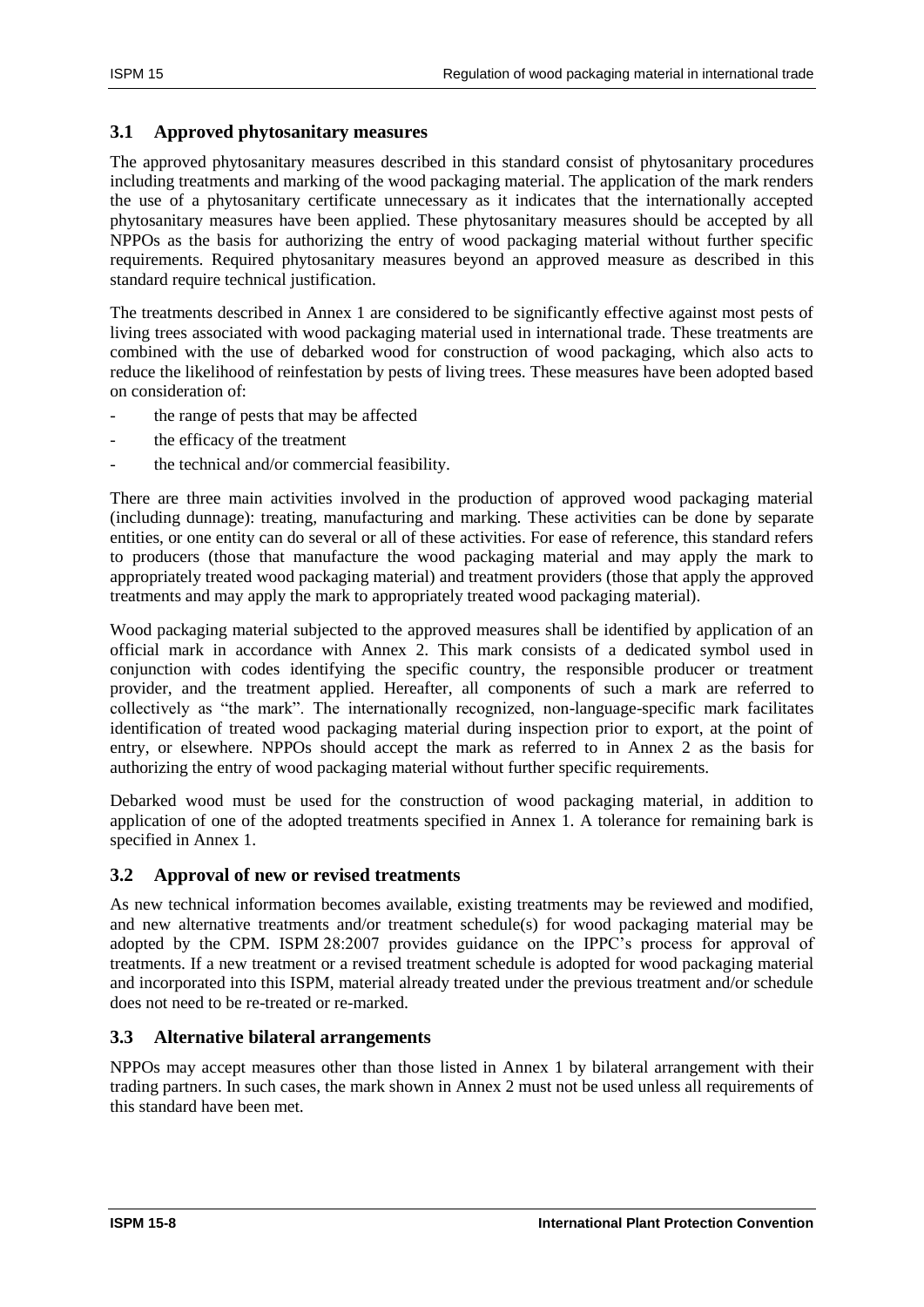#### **4. Responsibilities of NPPOs**

To meet the objective of preventing the introduction and spread of pests, exporting and importing contracting parties and their NPPOs have responsibilities (as outlined in Articles I, IV and VII of the IPPC). In relation to this standard, specific responsibilities are outlined below.

#### **4.1 Regulatory considerations**

Treatment and application of the mark (and/or related systems) must always be under the authority of the NPPO. NPPOs that authorize use of the mark have the responsibility for ensuring that all systems authorized and approved for implementation of this standard meet all necessary requirements described within the standard, and that wood packaging material (or wood that is to be made into wood packaging material) bearing the mark has been treated and/or manufactured in accordance with this standard. Responsibilities include:

- authorization, registration and accreditation, as appropriate
- monitoring treatment and marking systems implemented in order to verify compliance (further information on related responsibilities is provided in ISPM 7:1997)
- inspection, establishing verification procedures and auditing where appropriate (further information is provided in ISPM 23:2005).

The NPPO should supervise (or, as a minimum, audit or review) the application of the treatments, and authorize use of the mark and its application as appropriate. To prevent untreated or insufficiently/incorrectly treated wood packaging material bearing the mark, treatment should be carried out prior to application of the mark.

## **4.2 Application and use of the mark**

The specified marks applied to wood packaging material treated in accordance with this standard must conform to the requirements described in Annex 2.

## **4.3 Treatment and marking requirements for wood packaging material that is reused, repaired or remanufactured**

NPPOs of countries where wood packaging material that bears the mark described in Annex 2 is repaired or remanufactured have responsibility for ensuring and verifying that systems related to export of such wood packaging material comply fully with this standard.

## **4.3.1 Reuse of wood packaging material**

A unit of wood packaging material that has been treated and marked in accordance with this standard and that has not been repaired, remanufactured or otherwise altered does not require re-treatment or reapplication of the mark throughout the service life of the unit.

## **4.3.2 Repaired wood packaging material**

Repaired wood packaging material is wood packaging material that has had up to approximately one third of its components removed and replaced. NPPOs must ensure that when marked wood packaging material is repaired, only wood treated in accordance with this standard is used for the repair, or wood constructed or fabricated from processed wood material (as described in section 2.1). Where treated wood is used for the repair, each added component must be individually marked in accordance with this standard.

Wood packaging material bearing multiple marks may create problems in determining the origin of the wood packaging material if pests are found associated with it. It is recommended that NPPOs of countries where wood packaging material is repaired limit the number of different marks that may appear on a single unit of wood packaging material. Therefore NPPOs of countries where wood packaging material is repaired may require the repaired wood packaging material to have previous marks obliterated, the unit to be re-treated in accordance with Annex 1, and the mark then applied in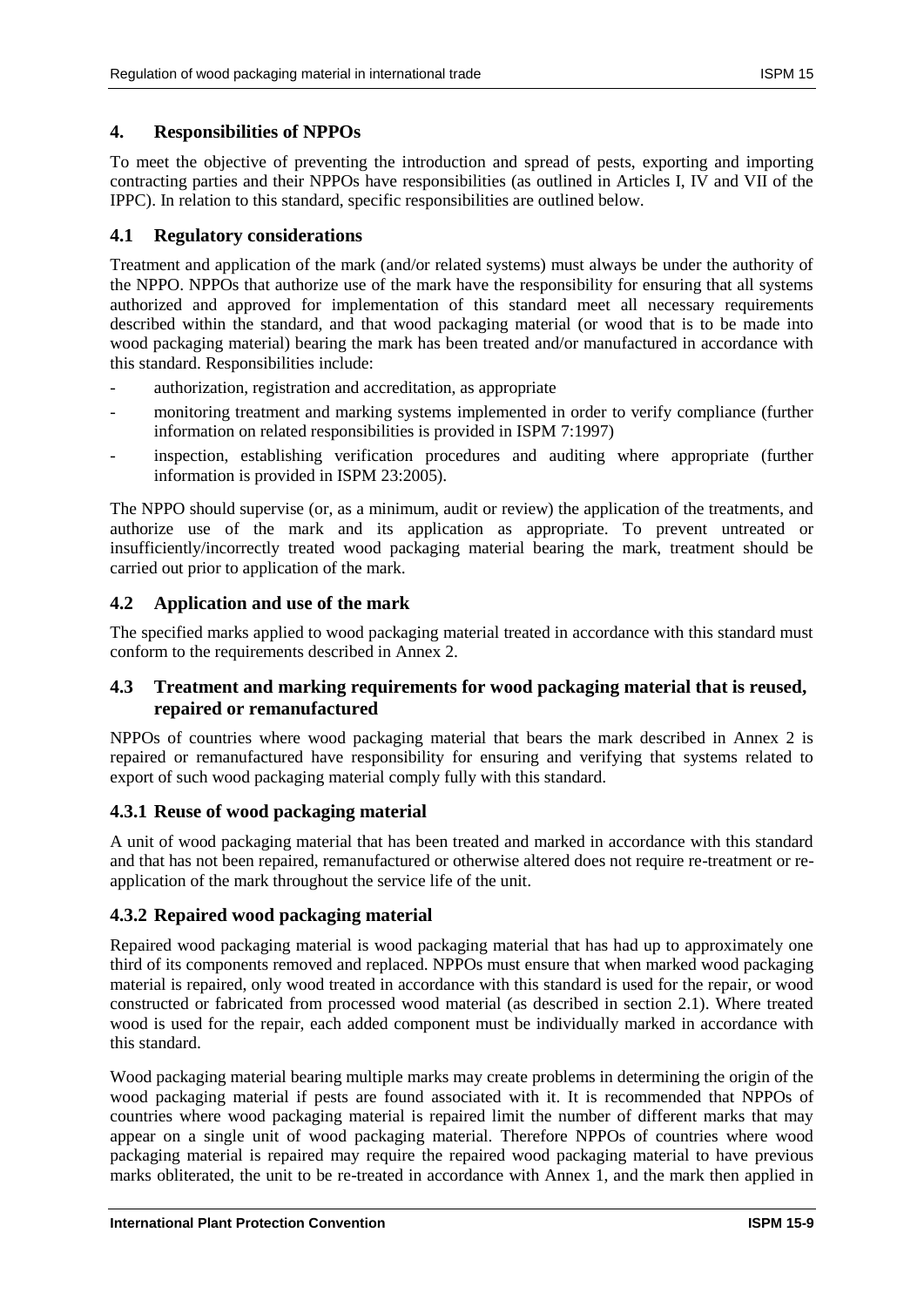accordance with Annex 2. If methyl bromide is used for the re-treatment, the information in the IPPC Recommendation on the *Replacement or reduction of the use of methyl bromide as a phytosanitary measure* (CPM, 2008) should be taken into account.

In circumstances where there is any doubt that all components of a unit of repaired wood packaging material have been treated in accordance with this standard, or the origin of the unit of wood packaging material or its components is difficult to ascertain, the NPPOs of countries where wood packaging material is repaired should require the repaired wood packaging material to be re-treated, destroyed, or otherwise prevented from moving in international trade as wood packaging material compliant with this standard. In the case of re-treatment, any previous applications of the mark must be permanently obliterated (e.g. by covering with paint or grinding). After re-treatment, the mark must be applied anew in accordance with this standard.

## **4.3.3 Remanufactured wood packaging material**

If a unit of wood packaging material has had more than approximately one third of its components replaced, the unit is considered to be remanufactured. In this process, various components (with additional reworking if necessary) may be combined and then reassembled into further wood packaging material. Remanufactured wood packaging material may therefore incorporate both new and previously used components.

Remanufactured wood packaging material must have any previous applications of the mark permanently obliterated (e.g. by covering with paint or grinding). Remanufactured wood packaging material must be re-treated and the mark must then be applied anew in accordance with this standard.

## **4.4 Transit**

Where consignments moving in transit have wood packaging material that does not meet the requirements of this standard, NPPOs of countries of transit may require measures to ensure that wood packaging material does not present an unacceptable risk. Further guidance on transit arrangements is provided in ISPM 25:2006.

## **4.5 Procedures upon import**

Since wood packaging materials are associated with most shipments, including those not considered to be the target of phytosanitary inspections in their own right, cooperation by NPPOs with organizations not usually involved with verification of whether the phytosanitary import requirements have been met is important. For example, cooperation with Customs organizations and other stakeholders will help NPPOs in receiving information on the presence of wood packaging material. This is important to ensure effectiveness in detecting potential non-compliance of wood packaging material.

## **4.6 Phytosanitary measures for non-compliance at point of entry**

Relevant information on non-compliance and emergency action is provided in sections 5.1.6.1 to 5.1.6.3 of ISPM 20:2004, and in ISPM 13:2001. Taking into account the frequent re-use of wood packaging material, NPPOs should consider that the non-compliance identified may have arisen in the country of production, repair or remanufacture, rather than in the country of export or transit.

Where wood packaging material does not carry the required mark, or the detection of pests provides evidence that the treatment may not have been effective, the NPPO should respond accordingly and, if necessary, an emergency action may be taken. This action may take the form of detention while the situation is being addressed then, as appropriate, removal of non-compliant material, treatment<sup>3</sup>, destruction (or other secure disposal) or reshipment. Further examples of appropriate options for actions are provided in Appendix 1. The principle of minimal impact should be pursued in relation to any emergency action taken, distinguishing between the consignment traded and the accompanying wood packaging material. In addition, if emergency action is necessary and methyl bromide is used by

 $\overline{a}$ 

<sup>&</sup>lt;sup>3</sup> This need not necessarily be a treatment approved in this standard.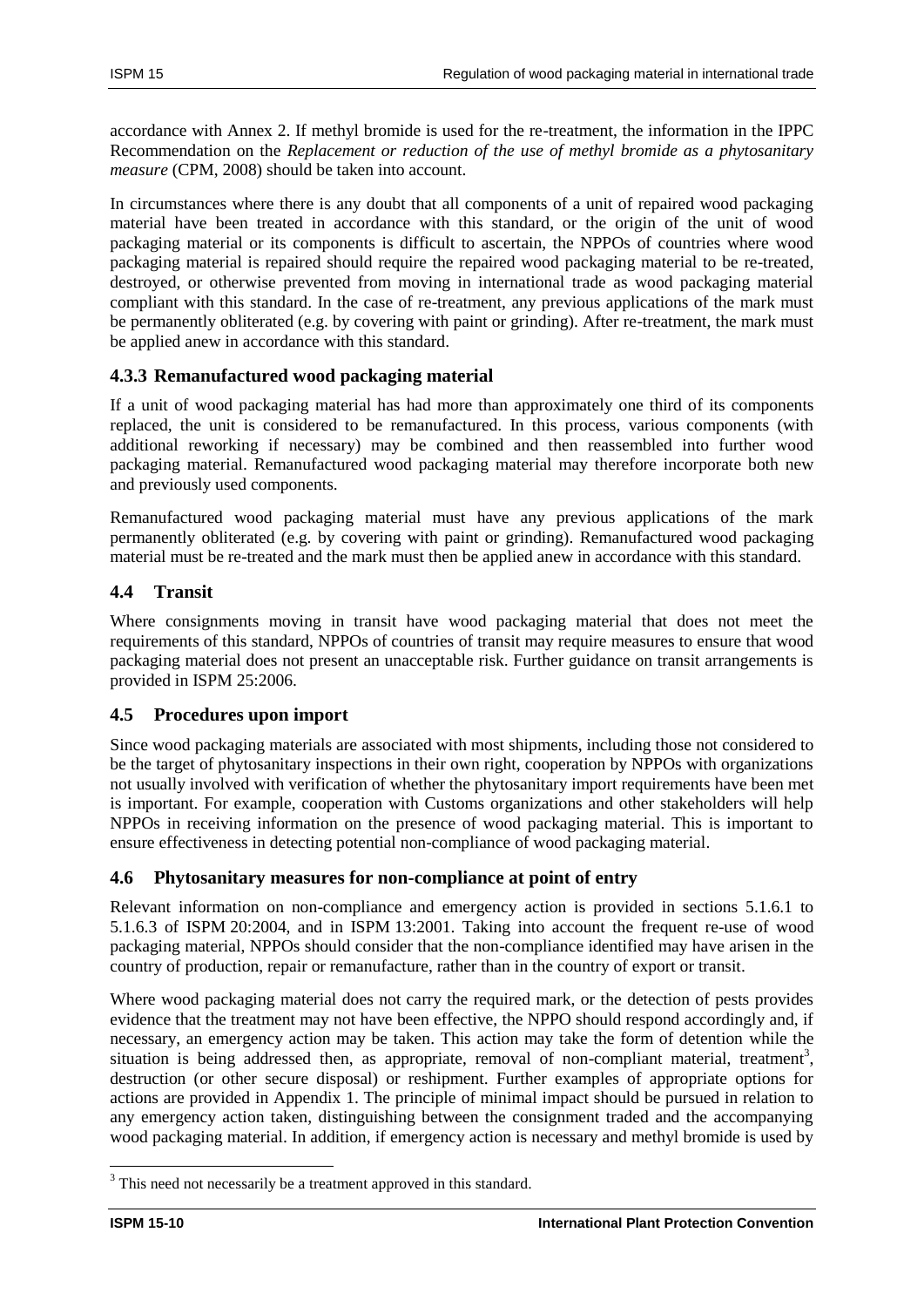the NPPO, relevant aspects of the IPPC Recommendation on *Replacement or reduction of the use of methyl bromide as a phytosanitary measure* (CPM, 2008) should be followed.

The NPPO of the importing country should notify the exporting country, or the manufacturing country where applicable, in cases where live pests are found. In such cases, where a unit of wood packaging material bears more than one mark NPPOs should attempt to determine the origin of the noncompliant component(s) prior to sending a notice of non-compliance. NPPOs are also encouraged to notify cases of missing marks and other cases of non-compliance. Taking into account the provisions of section 4.3.2, it should be noted that the presence of multiple marks on a single unit of wood packaging does not constitute non-compliance.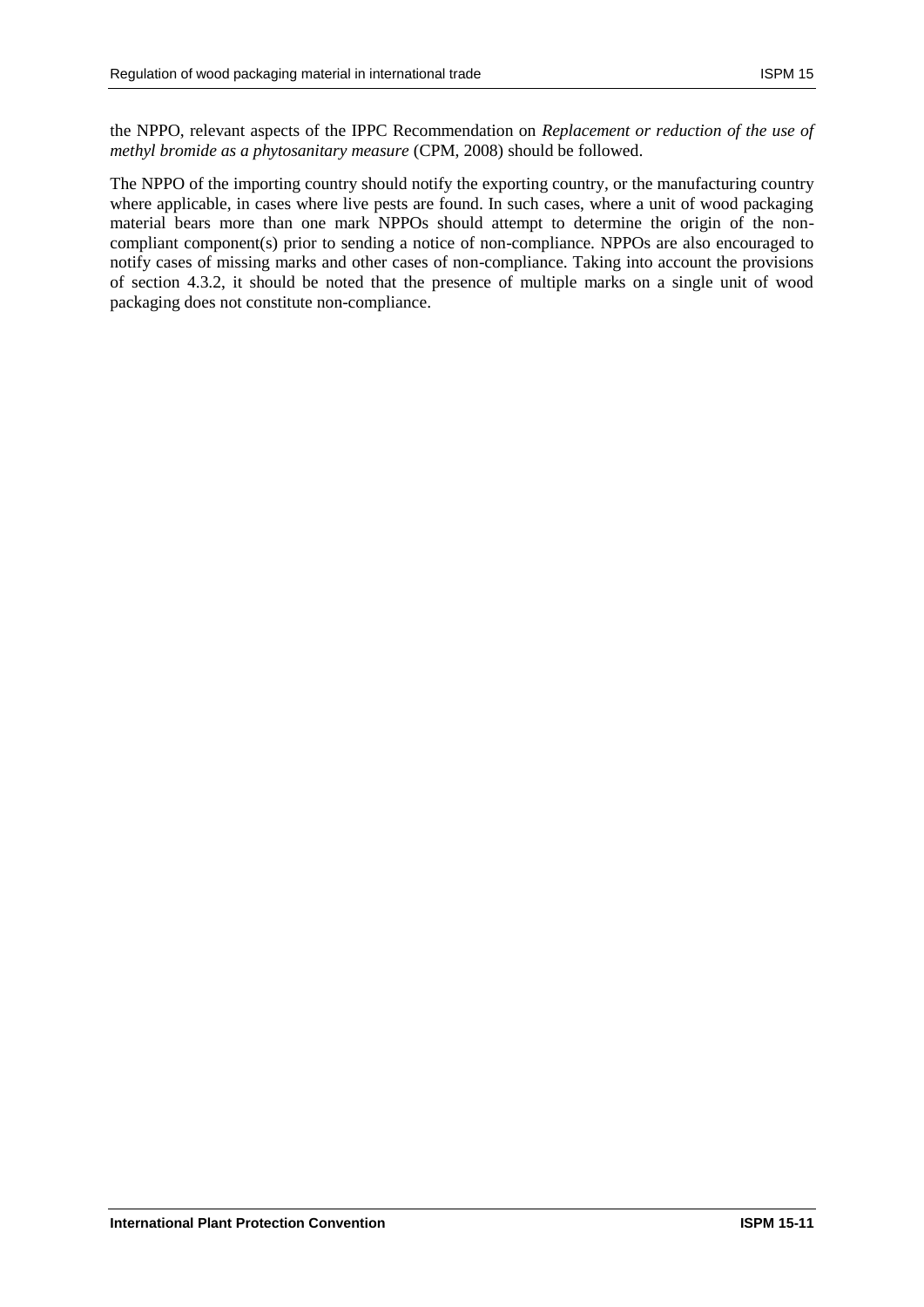The revised Annex 1 was adopted by the Eighth Session of the Commission on Phytosanitary Measures in April 2013

This annex is a prescriptive part of the standard.

#### **ANNEX 1: Approved treatments associated with wood packaging material**

The approved treatments may be applied to units of wood packaging material or to pieces of wood that are to be made into wood packaging material.

#### **Use of debarked wood**

Irrespective of the type of treatment applied, wood packaging material must be made of debarked wood. For this standard, any number of visually separate and clearly distinct small pieces of bark may remain if they are:

- less than 3 cm in width (regardless of the length) or
- greater than 3 cm in width, with the total surface area of an individual piece of bark less than 50 square cm.

For methyl bromide treatment, the removal of bark must be carried out before treatment as the presence of bark on the wood may affect treatment efficacy. For heat treatment, the removal of bark may be carried out before or after treatment. When a dimension limitation is specified for a certain type of heat treatment (e.g. dielectric heating), any bark must be included in the dimension measurement.

#### **Heat treatment**

Various energy sources or processes may be suitable to achieve the required treatment parameters. For example, conventional steam heating, kiln-drying, heat-enabled chemical pressure impregnation and dielectric heating (microwave, radio frequency) may all be considered heat treatments provided they meet the heat treatment parameters specified in this standard.

NPPOs should ensure that treatment providers monitor the treatment temperature at a location likely to be the coldest, which will be the location taking the longest time to reach the target temperature in the wood, to ensure that the target temperature is maintained for the duration of treatment throughout the batch of wood being treated. The point at which a piece of wood is the coldest may vary depending on the energy source or process applied, the moisture content and the initial temperature distribution in the wood.

When using dielectric heating as a heat source, the coldest part of the wood during treatment is usually the surface. In some situations (e.g. dielectric heating of wood of large dimensions that has been frozen and until the wood has thawed) the core may be the coldest part of the wood.

#### **Heat treatment using a conventional steam or dry kiln heat chamber (treatment code for the mark: HT)**

When using conventional heat chamber technology, the fundamental requirement is to achieve a minimum temperature of 56 °C for a minimum duration of 30 continuous minutes throughout the entire profile of the wood (including its core).

This temperature can be measured by inserting temperature sensors in the core of the wood. Alternatively, when using kiln-drying heat chambers or other heat treatment chambers, treatment schedules may be developed based on a series of test treatments during which the core temperature of the wood at various locations inside the heat chamber has been measured and correlated with chamber air temperature, taking into account the moisture content of the wood and other substantial parameters (such as species and thickness of the wood, air flow rate and humidity). The test series must demonstrate that a minimum temperature of  $56^{\circ}$ C is maintained for a minimum duration of 30 continuous minutes throughout the entire profile of the wood.

Treatment schedules should be specified or approved by the NPPO.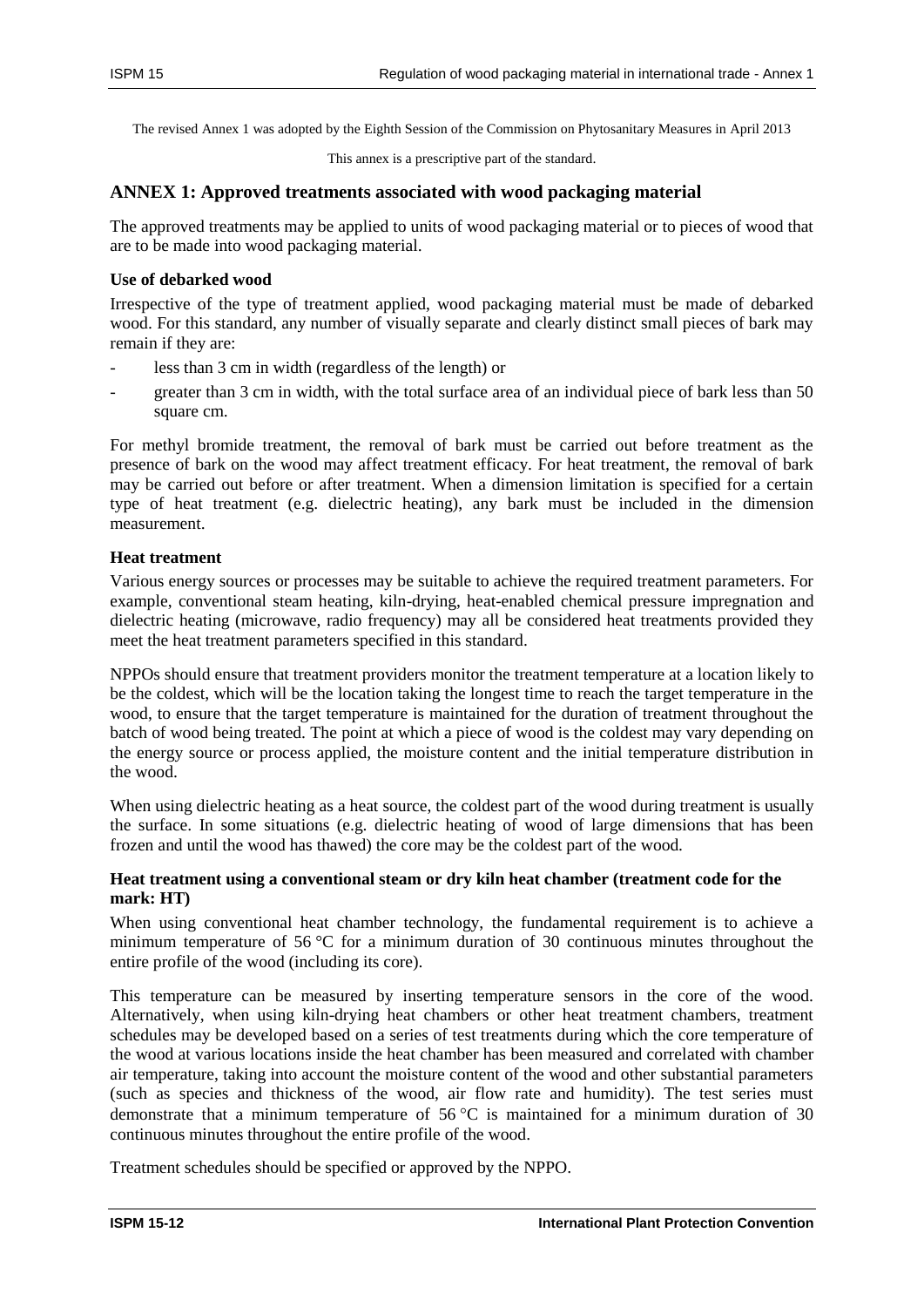Treatment providers should be approved by the NPPO. NPPOs should consider the following factors that may be required for a heat chamber to meet the treatment requirements.

- The heat chamber is sealed and well insulated, including insulation in the floor.
- The heat chamber is designed in a manner that permits uniform flow of air around and through the wood stack. Wood to be treated is loaded into the chamber in a manner that ensures adequate air flow around and through the wood stack.
- Air deflectors in the chamber area and spacers in the stack of the wood are used as required to ensure adequate air flow.
- Fans are used to circulate air during treatment, and air flow from these fans is sufficient to ensure the core temperature of the wood is maintained at the specified level for the required duration.
- The coldest location within the chamber is identified for each load and temperature sensors are placed there, either in the wood or in the chamber.
- Where the treatment is monitored using temperature sensors inserted into the wood, at least two temperature sensors are recommended. These temperature sensors should be suitable for measuring wood core temperature. The use of multiple temperature sensors ensures that any failure of a temperature sensor is detected during the treatment process. The temperature sensors are inserted at least 30 cm from the end of a piece of wood and penetrate to the centre of the wood. For shorter boards or pallet blocks, temperature sensors are also inserted in the piece of wood with the largest dimensions in a manner that ensures the temperature at the core is measured. Any holes drilled in the wood to place the temperature sensors are sealed with appropriate material to prevent interference in temperature measurement by convection or conduction. Special attention should be paid to external influences on the wood such as nails or metal insertions that may lead to incorrect measurements.
- Where the treatment schedule is based on monitoring chamber air temperature and is used for treatment of different wood types (e.g. specific species and sizes), the schedule takes into account the species, moisture content and thickness of the wood being treated. At least two temperature sensors are recommended for monitoring the air temperature in the chamber treating wood packaging according to treatment schedules.
- If the air flow in the chamber is routinely reversed during treatment, a greater number of temperature sensors may be needed to account for a possible change in the location of the coldest point.
- Temperature sensors and data recording equipment are calibrated in accordance with the manufacturer's instructions at a frequency specified by the NPPO.
- Temperatures are monitored and recorded during each treatment to ensure that the prescribed minimum temperature is maintained for the required period of time. If the minimum temperature is not maintained, corrective action needs to be taken to ensure that all wood is treated according to heat treatment requirements (30 continuous minutes at 56 °C); for example, the treatment is restarted or the treatment time extended and, if necessary, the temperature raised. During the treatment period, the frequency of temperature readings is sufficient to ensure that treatment failures can be detected.
- For the purpose of auditing, the treatment provider keeps records of heat treatments and calibrations for a period of time specified by the NPPO.

## **Heat treatment using dielectric heating (treatment code for the mark: DH)**

Where dielectric heating is used (e.g. microwave), wood packaging material composed of wood not exceeding 20 cm<sup>4</sup> when measured across the smallest dimension of the piece or the stack must be heated to achieve a minimum temperature of 60  $\degree$ C for 1 continuous minute throughout the entire

 $\overline{a}$ 

<sup>&</sup>lt;sup>4</sup> The 20 cm limit is based on the efficacy data currently available.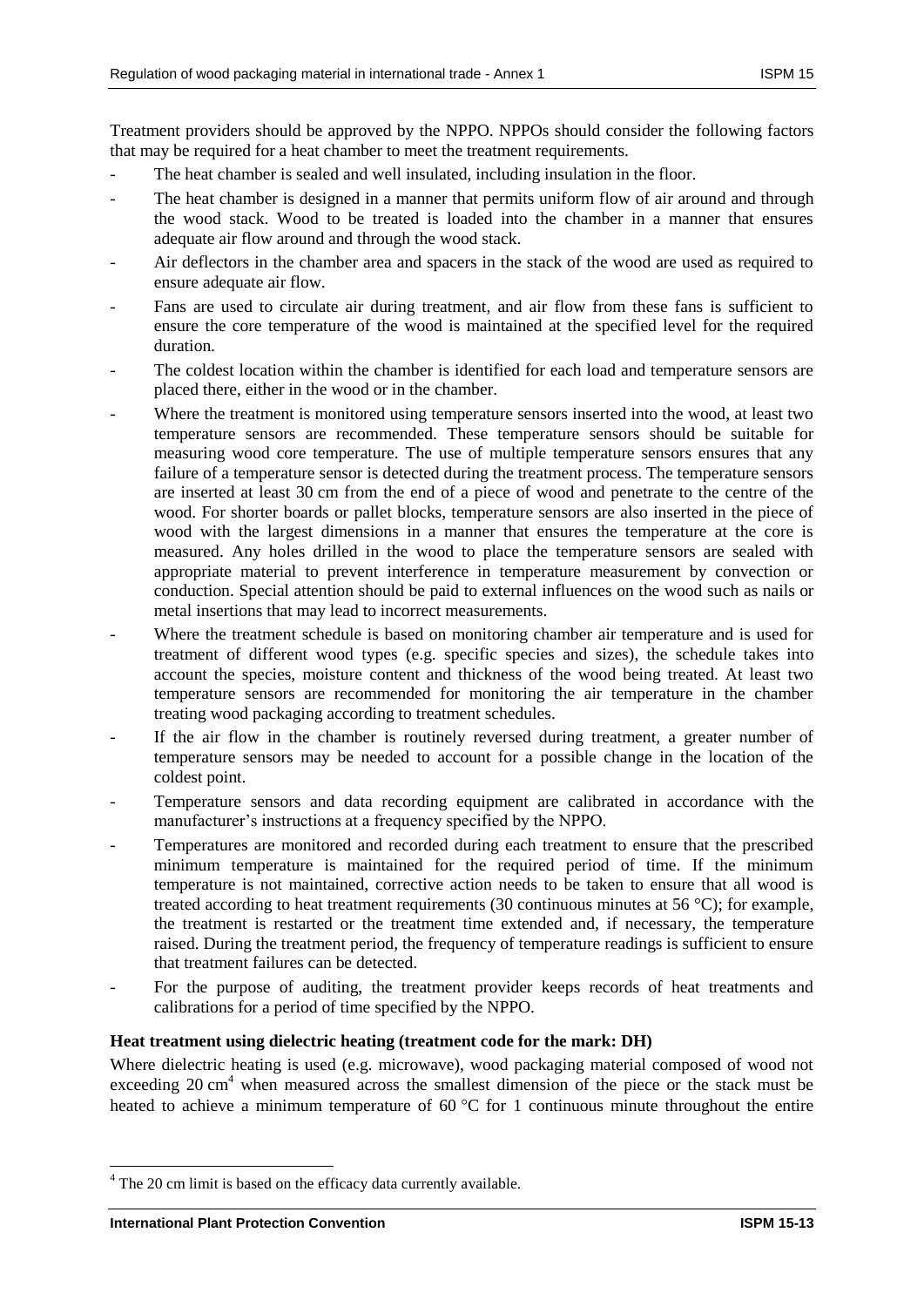profile of the wood (including its surface). The prescribed temperature must be reached within 30 minutes from the start of the treatment<sup>5</sup>.

Treatment schedules should be specified or approved by the NPPO.

Treatment providers should be approved by the NPPO. NPPOs should consider the following factors that may be required for a dielectric heating chamber to meet the treatment requirements.

- Irrespective of whether dielectric heating is conducted as a batch process or as a continuous (conveyor) process, the treatment is monitored in the wood where the temperature is likely to be the coldest (normally on the surface) to ensure the target temperature is maintained. For measuring the temperature, at least two temperature sensors are recommended to ensure that any failure of a temperature sensor is detected.
- The treatment provider has initially validated that the wood temperatures reach or exceed 60  $^{\circ}$ C for 1 continuous minute throughout the entire profile of the wood (including its surface).
- For wood exceeding 5 cm in thickness, dielectric heating at 2.45 GHz requires bidirectional application or multiple waveguides for the delivery of microwave energy to ensure uniformity of heating.
- Temperature sensors and data recording equipment are calibrated in accordance with the manufacturer's instructions at a frequency specified by the NPPO.
- For the purpose of auditing, the treatment provider keeps records of heat treatments and calibrations for a period of time specified by the NPPO.

#### **Methyl bromide treatment (treatment code for the mark: MB)**

NPPOs are encouraged to promote the use of alternative treatments approved in this standard<sup>6</sup>. Use of methyl bromide should take into account the CPM recommendation on the replacement or reduction of the use of methyl bromide as a phytosanitary measure (CPM, 2008).

Wood packaging material containing a piece of wood exceeding 20 cm in cross-section at its smallest dimension must not be treated with methyl bromide.

The fumigation of wood packaging material with methyl bromide must be in accordance with a schedule specified or approved by the NPPO that achieves the minimum concentration-time product<sup>7</sup> (CT) over 24 hours at the temperature and final residual concentration specified in Table 1. This CT must be achieved throughout the profile of the wood, including its core, although the concentrations would be measured in the ambient atmosphere. The minimum temperature of the wood and its surrounding atmosphere must not be less than  $10\degree C$  and the minimum exposure time must not be less than 24 hours. Monitoring of gas concentrations must be carried out at a minimum at 2, 4 and 24 hours from the beginning of the treatment. In the case of longer exposure times and weaker concentrations, additional measurement of the gas concentrations should be recorded at the end of fumigation.

If the CT is not achieved over 24 hours, corrective action needs to be taken to ensure the CT is reached; for example, the treatment is restarted or the treatment time extended for a maximum of 2 hours without adding more methyl bromide to achieve the required CT (see the footnote to Table 1).

l

<sup>&</sup>lt;sup>5</sup> Only microwave technology has been proven to date to be capable of achieving the required temperature within the recommended time scale.

<sup>6</sup> Contracting parties to the IPPC may also have obligations under the Montreal Protocol on Substances that deplete the Ozone Layer (UNEP, 2000).

 $<sup>7</sup>$  The CT utilized for methyl bromide treatment in this standard is the sum of the products of the concentration</sup>  $(g/m<sup>3</sup>)$  and time (h) over the duration of the treatment.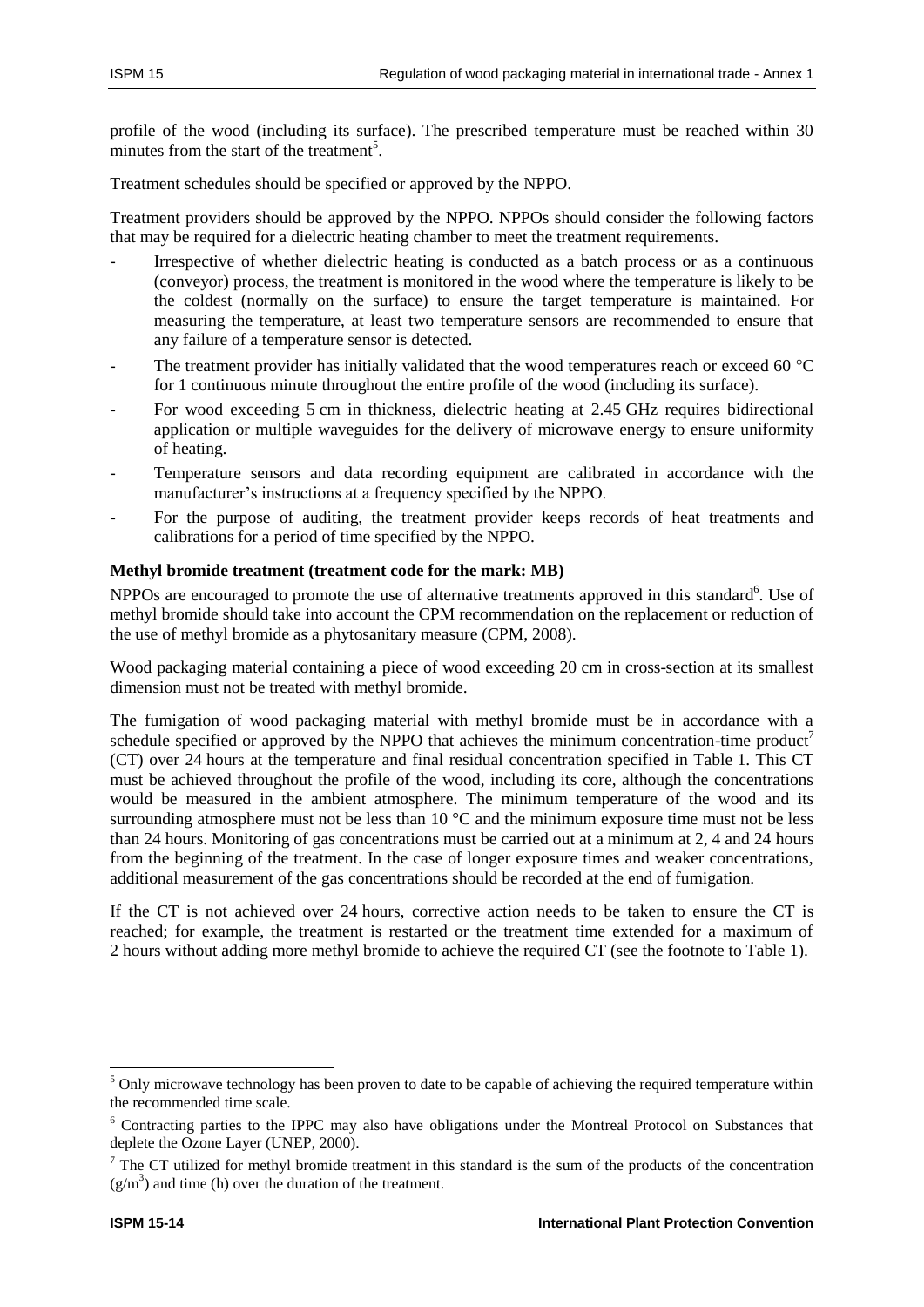|  |  |  |  |  | <b>Table 1:</b> Minimum CT over 24 hours for wood packaging material fumigated with methyl bromide |
|--|--|--|--|--|----------------------------------------------------------------------------------------------------|
|--|--|--|--|--|----------------------------------------------------------------------------------------------------|

| Temperature (°C) | CT $(g\cdot h/m^3)$ over 24 h | <b>Minimum final concentration</b><br>(g/m <sup>3</sup> ) after 24 h <sup>#</sup> |
|------------------|-------------------------------|-----------------------------------------------------------------------------------|
| 21.0 or above    | 650                           | 24                                                                                |
| $16.0 - 20.9$    | 800                           | 28                                                                                |
| $10.0 - 15.9$    | 900                           | 32                                                                                |

# In circumstances when the minimum final concentration is not achieved after 24 hours, a deviation in the concentration of ~5% is permitted provided additional treatment time is added to the end of the treatment to achieve the prescribed CT.

One example of a schedule that may be used for achieving the specified requirements is shown in Table 2.

**Table 2:** Example of a treatment schedule that achieves the minimum required CT for wood packaging material treated with methyl bromide (initial doses may need to be higher in conditions of high sorption or leakage)

| Temperature (°C) | Dosage $(g/m^3)$ |     | Minimum concentration ( $g/m3$ ) at: |      |  |
|------------------|------------------|-----|--------------------------------------|------|--|
|                  |                  | 2 h | 4 h                                  | 24 h |  |
| 21.0 or above    | 48               | 36  | 31                                   | 24   |  |
| $16.0 - 20.9$    | 56               | 42  | 36                                   | 28   |  |
| $10.0 - 15.9$    | 64               | 48  | 42                                   | 32   |  |

Treatment providers should be approved by the NPPO. NPPOs should consider the following factors that may be required for methyl bromide fumigation to meet the treatment requirements.

- Fans are used as appropriate during the gas distribution phase of fumigation to ensure equilibrium is reached and positioned to make certain the fumigant is rapidly and effectively distributed throughout the fumigation enclosure (preferably within the first hour of application).
- The fumigation enclosure is not loaded beyond 80% of its volume.
- The fumigation enclosure is well sealed and as gas tight as possible. If fumigation is to be carried out under sheets, these are made of gas-proof material and sealed appropriately at the seams and at floor level.
- The fumigation site floor is impermeable to the fumigant; if it is not, gas-proof sheets are laid on the floor.
- The use of a vaporizer to apply methyl bromide ("hot gassing") in order to fully volatilize the fumigant prior to its entry into the fumigation enclosure is recommended.
- Methyl bromide treatment is not carried out on stacked wood packaging material exceeding 20 cm in cross-section at its smallest dimension. Therefore, stacked wood packaging material may need separators to ensure adequate methyl bromide circulation and penetration.
- The concentration of methyl bromide in the air space is always measured at a location furthest from the insertion point of the gas as well as at other locations throughout the enclosure (e.g. at front bottom, centre middle and back top) to confirm that uniform distribution of the gas is reached. Treatment time is not calculated until uniform distribution has been reached.
- When calculating methyl bromide dosage, compensation is made for any gas mixtures (e.g. 2%) chloropicrin) to ensure that the total amount of methyl bromide applied meets required dose rates.
- Initial dose rates and post-treatment product handling procedures take account of likely methyl bromide sorption by the treated wood packaging material or associated product (e.g. polystyrene boxes).
- The measured or expected temperature of the product or the ambient air immediately before or during treatment (whichever is the lowest) is used to calculate the methyl bromide dose.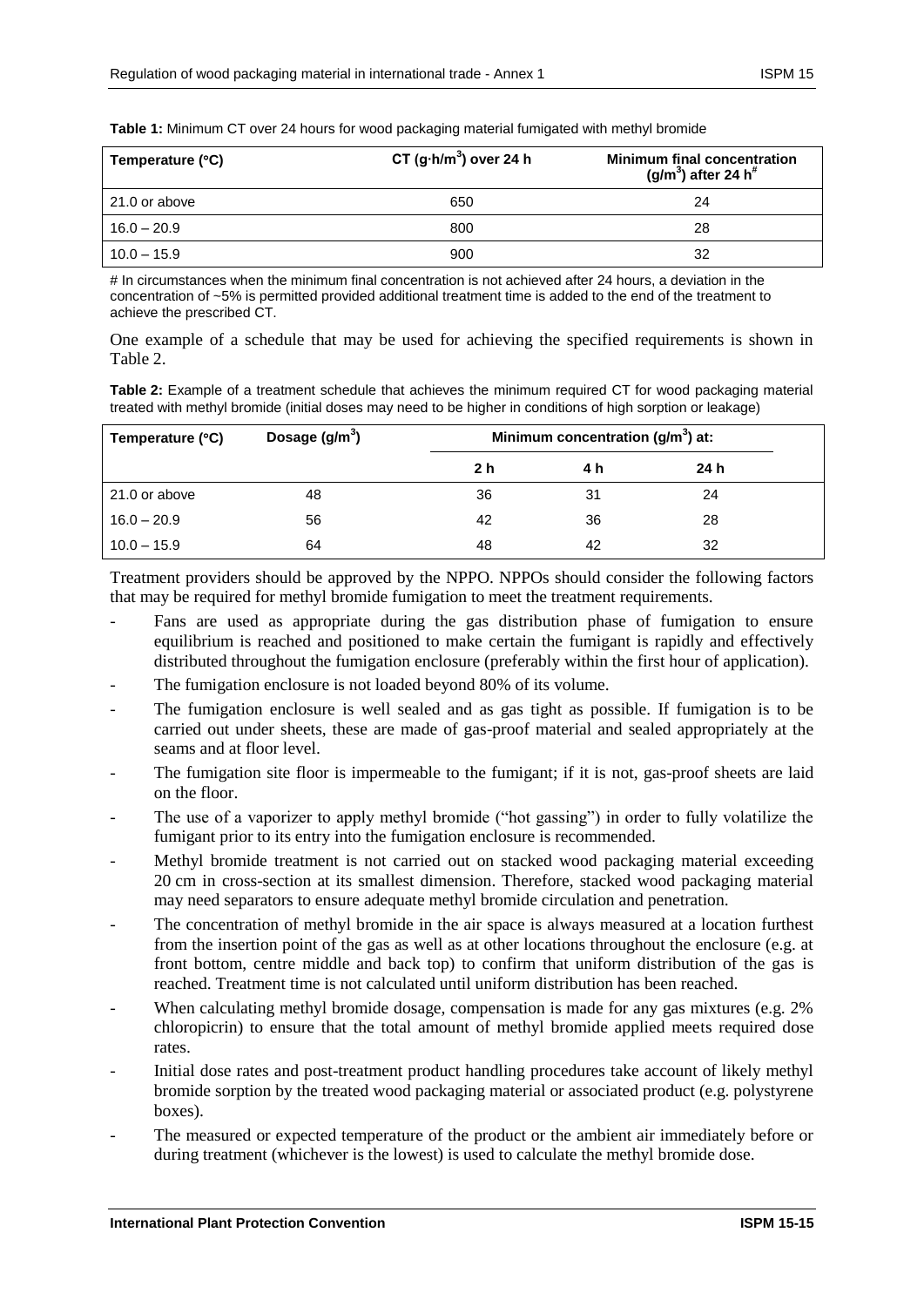- Wood packaging material to be fumigated is not wrapped or coated in materials impervious to the fumigant.
- Temperature and gas concentration sensors and data recording equipment are calibrated in accordance with the manufacturer's instructions at a frequency specified by the NPPO.
- For the purposes of auditing, the treatment provider keeps records of methyl bromide treatments and calibrations for a period of time specified by the NPPO.

#### **Adoption of alternative treatments and revisions of approved treatment schedules**

As new technical information becomes available, existing treatments may be reviewed and modified, and alternative treatments or new treatment schedule for wood packaging material may be adopted by the CPM. If a new treatment or a revised treatment schedule is adopted for wood packaging material and incorporated into this ISPM, material treated under the previous treatment and/or schedule does not need to be re-treated or re-marked.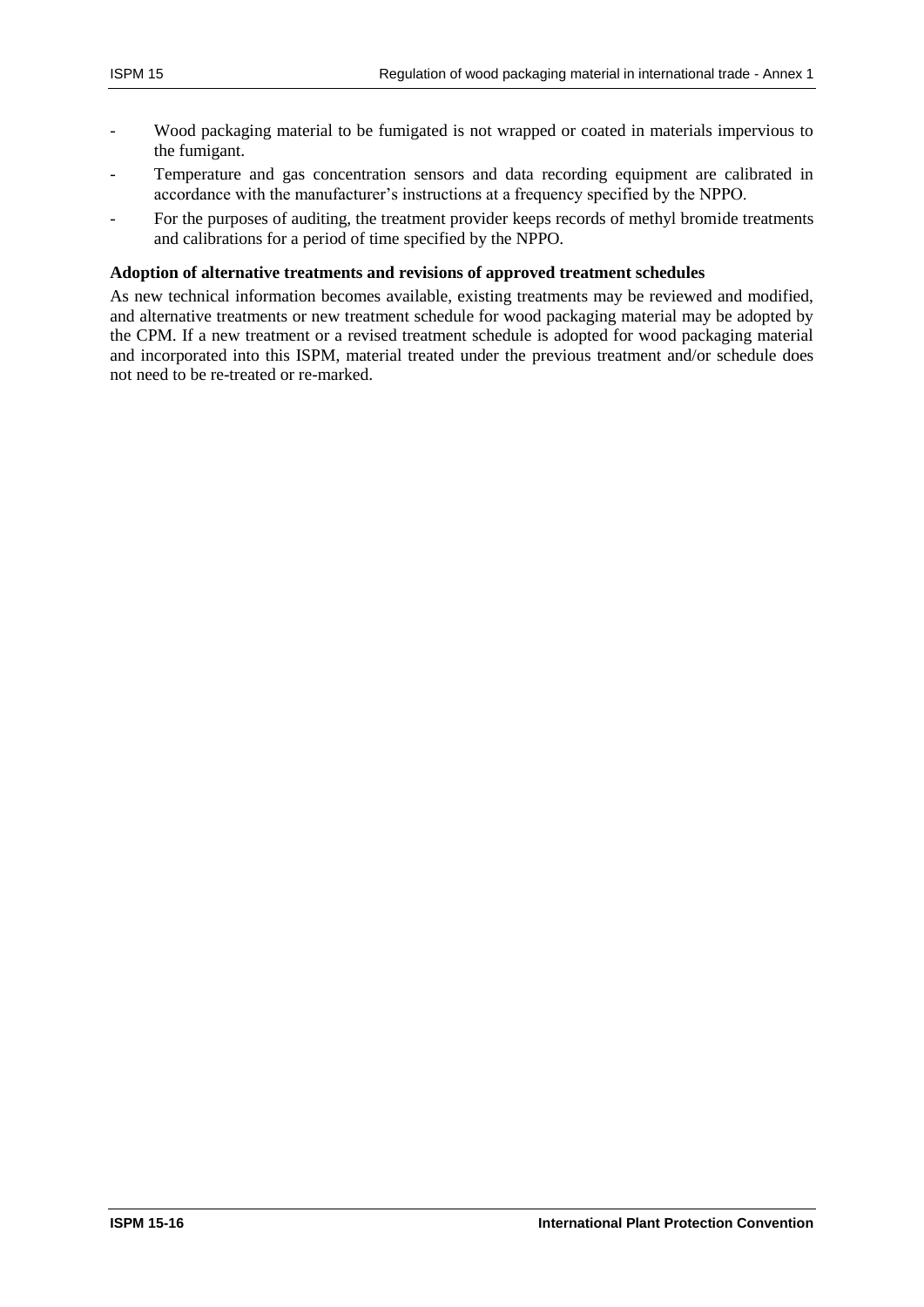This annex is a prescriptive part of the standard.

#### **ANNEX 2: The mark and its application**

A mark indicating that wood packaging material has been subjected to approved phytosanitary treatment in accordance with this standard comprises the following required components:

- the symbol
- a country code
- a producer/treatment provider code
- a treatment code using the appropriate abbreviation according to Annex 1 (HT or MB).

#### **Symbol**

The design of the symbol (which may have been registered under national, regional or international procedures, as either a trademark or a certification/collective/guarantee mark) must resemble closely that shown in the examples illustrated below and must be presented to the left of the other components.

#### **Country code**

The country code must be the International Organization for Standards (ISO) two-letter country code (shown in the examples as "XX"). It must be separated by a hyphen from the producer/treatment provider code.

#### **Producer/treatment provider code**

The producer/treatment provider code is a unique code assigned by the NPPO to the producer of the wood packaging material or treatment provider who applies the marks or the entity otherwise responsible to the NPPO for ensuring that appropriately treated wood is used and properly marked (shown in the examples as "000"). The number and order of digits and/or letters are assigned by the NPPO.

#### **Treatment code**

The treatment code is an IPPC abbreviation as provided in Annex 1 for the approved measure used and shown in the examples as "YY". The treatment code must appear after the combined country and producer/treatment provider codes. It must appear on a separate line from the country code and producer/treatment provider code, or be separated by a hyphen if presented on the same line as the other codes.

| <b>Treatment code</b> | <b>Treatment type</b> |
|-----------------------|-----------------------|
| HT                    | Heat treatment        |
| MB                    | Methyl bromide        |
| DH                    | Dielectric heating    |

#### **Application of the mark**

The size, font types used, and position of the mark may vary, but its size must be sufficient to be both visible and legible to inspectors without the use of a visual aid. The mark must be rectangular or square in shape and contained within a border line with a vertical line separating the symbol from the code components. To facilitate the use of stencilling, small gaps in the border, the vertical line, and elsewhere among the components of the mark, may be present.

No other information shall be contained within the border of the mark. If additional marks (e.g. trademarks of the producer, logo of the authorizing body) are considered useful to protect the use of

 $\overline{\phantom{a}}$ 

<sup>&</sup>lt;sup>8</sup> At import, countries should accept previously produced wood packaging material carrying a mark consistent with earlier versions of this standard.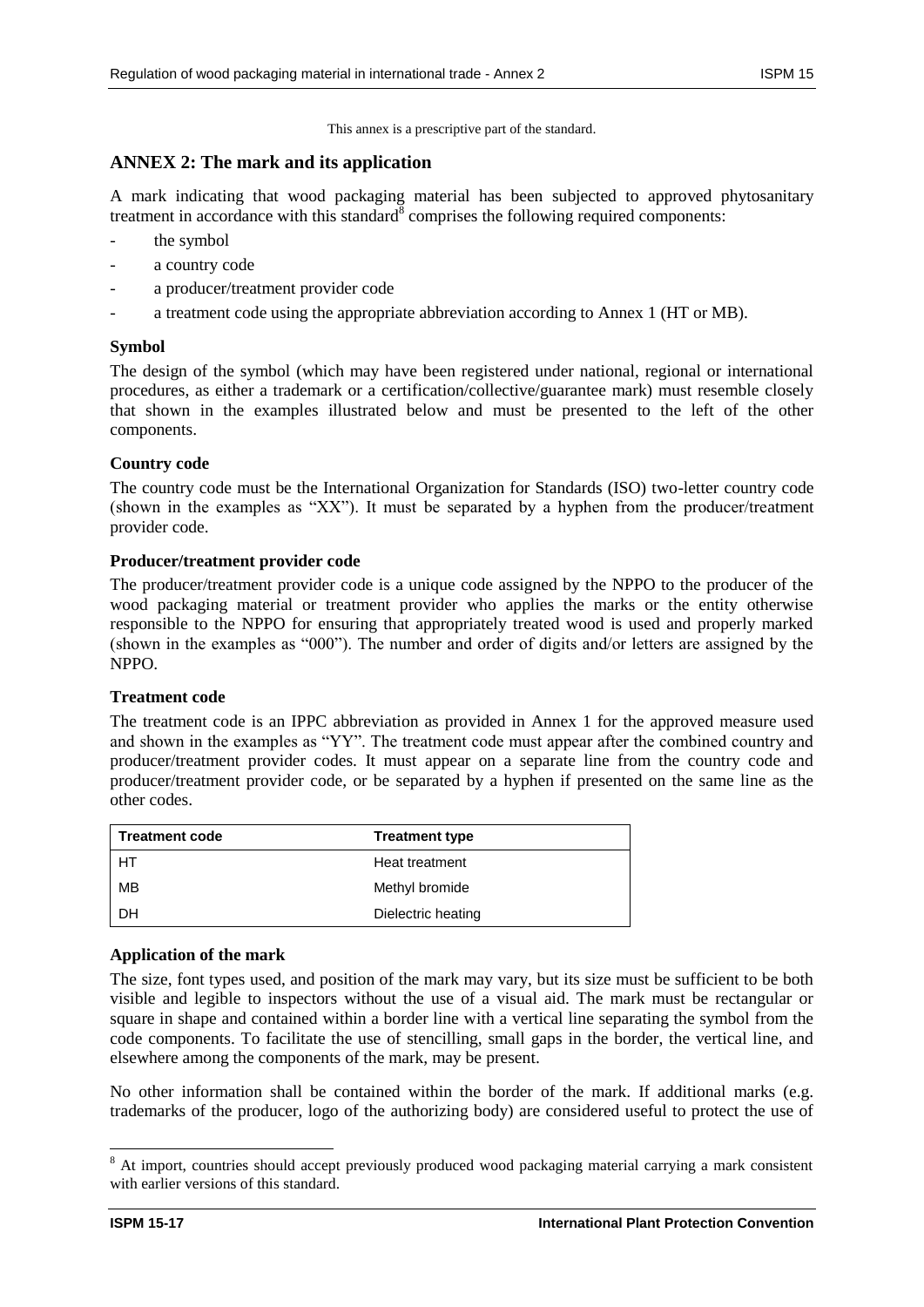the mark on a national level, such information may be provided adjacent to but outside of the border of the mark.

The mark must be:

- legible
- durable and not transferable
- placed in a location that is visible when the wood packaging is in use, preferably on at least two opposite sides of the wood packaging unit.

The mark must not be hand drawn.

The use of red or orange should be avoided because these colours are used in the labelling of dangerous goods.

Where various components are integrated into a unit of wood packaging material, the resultant composite unit should be considered as a single unit for marking purposes. On a composite unit of wood packaging material made of both treated wood and processed wood material (where the processed component does not require treatment), it may be appropriate for the mark to appear on the processed wood material components to ensure that the mark is in a visible location and is of a sufficient size. This approach to the application of the mark applies only to composite single units, not to temporary assemblies of wood packaging material.

Special consideration of legible application of the mark to dunnage may be necessary because treated wood for use as dunnage may not be cut to final length until loading of a conveyance takes place. It is important that shippers ensure that all dunnage used to secure or support commodities is treated and displays the mark described in this annex, and that the marks are clear and legible. Small pieces of wood that do not include all the required elements of the mark should not be used for dunnage. Options for marking dunnage appropriately include:

- application of the mark to pieces of wood intended for use as dunnage along their entire length at very short intervals (NB: where very small pieces are subsequently cut for use as dunnage, the cuts should be made so that an entire mark is present on the dunnage used.)
- additional application of the mark to treated dunnage in a visible location after cutting, provided that the shipper is authorized in accordance with section 4.

The examples below illustrate some acceptable variants of the required components of the mark that is used to certify that the wood packaging material that bears such a mark has been subjected to an approved treatment. No variations in the symbol should be accepted. Variations in the layout of the mark should be accepted provided that they meet the requirements set out in this annex.

#### **Example 1**

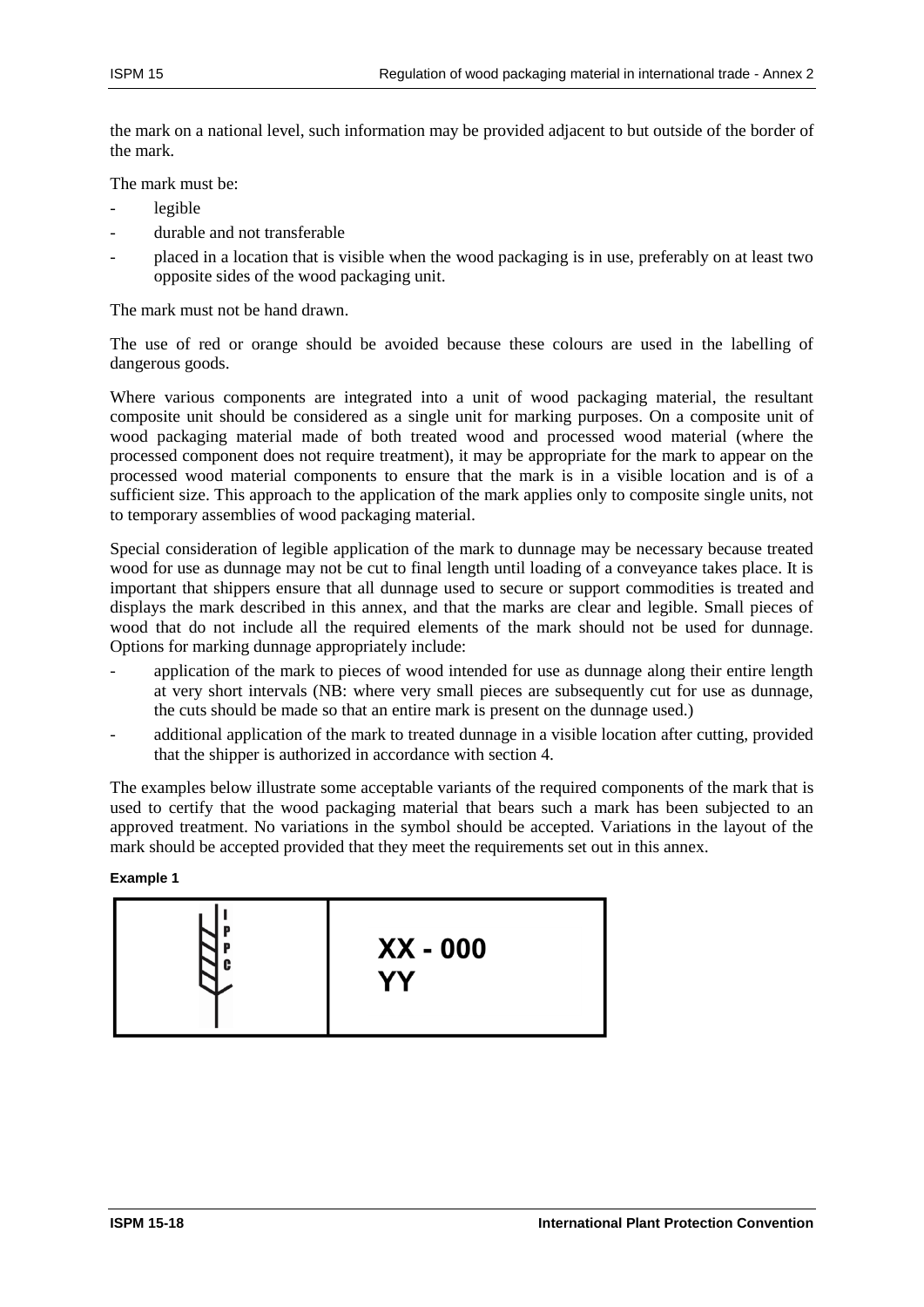#### **Example 2**



**Example 3** (This represents a prospective example of a mark with the border with rounded corners.)



**Example 4** (This represents a prospective example of a mark applied by stencilling; small gaps may be present in the border, and the vertical line, and elsewhere among the components of the mark.)



**Example 5**



**Example 6**

$$
XX - 000 - YY
$$